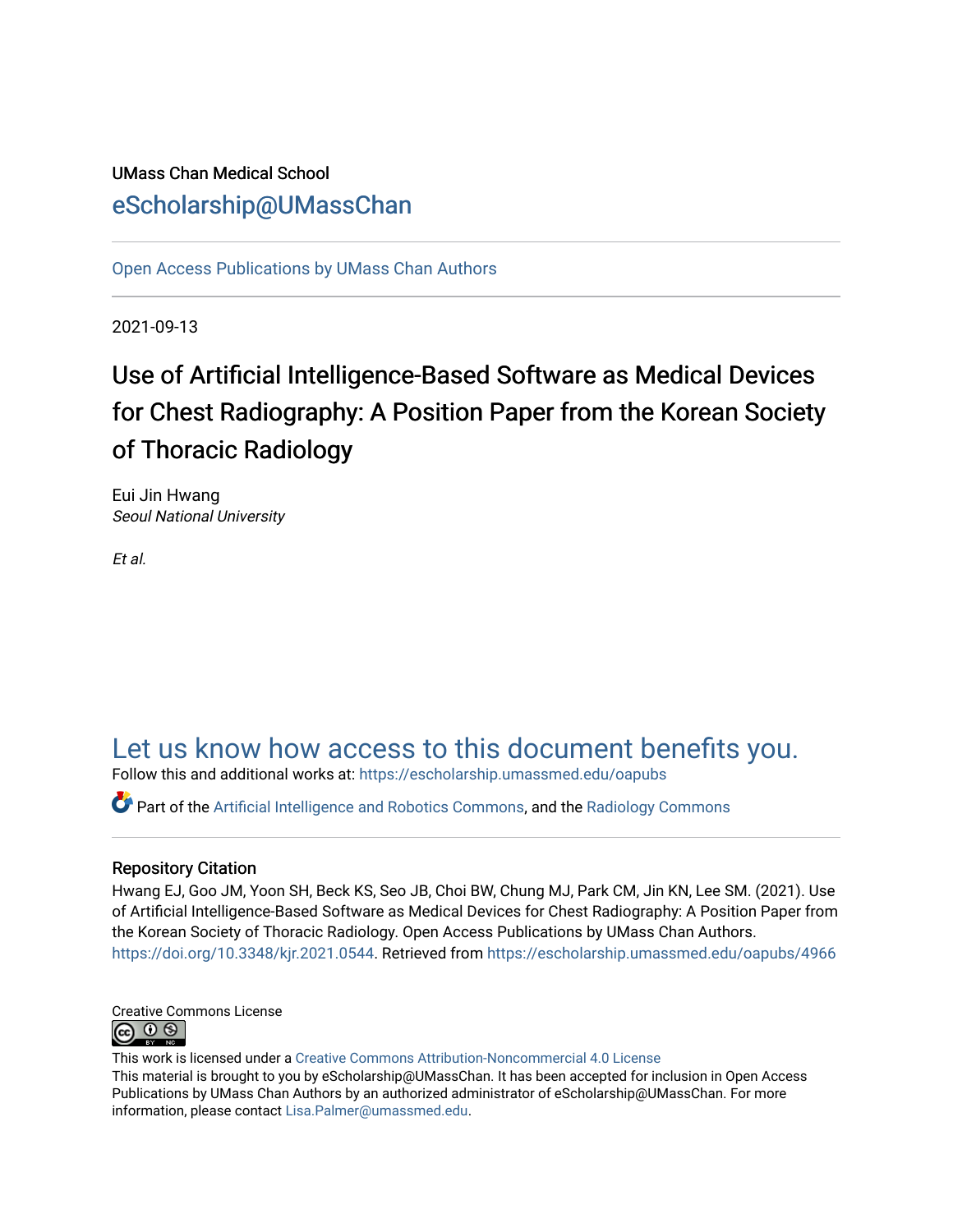Korean J Radiol 2021;22(11):1743-1748 eISSN 2005-8330 https://doi.org/10.3348/kjr.2021.0544



# Use of Artificial Intelligence-Based Software as Medical Devices for Chest Radiography: A Position Paper from the Korean Society of Thoracic Radiology

Eui Jin Hwang<sup>1, 2</sup>, Jin Mo Goo<sup>1, 2, 3</sup>, Soon Ho Yoon<sup>1, 2, 4</sup>, Kyongmin Sarah Beck<sup>5</sup>, Joon Beom Seo<sup>6</sup>, Byoung Wook Choi<sup>7</sup>, Myung Jin Chung<sup>8</sup>, Chang Min Park<sup>1, 2</sup>, Kwang Nam Jin<sup>9</sup>, Sang Min Lee<sup>6</sup>

<sup>1</sup>Department of Radiology, Seoul National University Hospital, Seoul, Korea; <sup>2</sup>Department of Radiology and Institution of Radiation Medicine, Seoul National University College of Medicine, Seoul, Korea; <sup>3</sup>Cancer Research Institute, Seoul National University, Seoul, Korea; 'Department of Radiology, UMass Memorial Medical Center, Worcester, MA, USA; <sup>5</sup>Department of Radiology, Seoul St. Mary's Hospital, College of Medicine, The Catholic University of Korea, Seoul, Korea; <sup>6</sup>Department of Radiology and Research Institute of Radiology, Asan Medical Center, University of Ulsan College of Medicine, Seoul, Korea; <sup>7</sup>Department of Radiology, Research Institute of Radiological Science, Severance Hospital, Yonsei University College of Medicine, Seoul, Korea; <sup>8</sup>Department of Radiology and Medical AI Research Center, Samsung Medical Center, Sungkyunkwan University School of Medicine, Seoul, Korea; <sup>9</sup>Department of Radiology, Seoul Metropolitan Government-Seoul National University Boramae Medical Center, Seoul, Korea

# **INTRODUCTION**

Chest radiography (CR) is the primary examination for the evaluation and follow-up of various thoracic diseases. The number of examinations is steadily on the increase, as is evidenced by the national health insurance data in Korea [1]. However, due to the relative shortage of experienced radiologists, many institutions cannot provide timely interpretation of CRs or depend on outsourcing for interpretation [2,3].

In this background, artificial intelligence (AI) for the evaluation of CR has been actively investigated, and several AI-based software as medical devices (AI-SaMDs) have begun to be used in clinical practice. However, there has been limited discussion on how to use AI-SaMDs in clinical

**Received:** July 5, 2021 **Revised:** July 7, 2021

**Accepted:** July 7, 2021

• E-mail: jmgoo@plaza.snu.ac.kr

practice; there are also concerns about inappropriate use or abuse of AI-SaMDs resulting in patient harm and liability for physicians.

This article introduces the current situation regarding the application of AI-SaMD for CR in clinical practice and presents the opinion of the Korean Society of Thoracic Radiology (KSTR) toward use of this application.

## **DEVELOPMENT OF CONSENSUS OPINION**

KSTR organized an expert panel of 10 thoracic radiologists with expertise in development or validation of AI-SaMDs for CR or their utilization in clinical practice. The panel held online and offline conferences to develop seven key questions regarding the use of AI-SaMDs for CR in the daily practice. A two-round Delphi technique was adopted to develop consensus opinions for key questions among the experts (Fig. 1). Panelists answered each question using a nine-point scale. Responses of scores 1–3 were regarded as negative answers to the question, while scores 7–9 were considered as positive answers. A consensus opinion was established when  $\geq 70\%$  panelists' opinions were either positive or negative to the question.

This manuscript was supported and funded by the Korean Society of Thoracic Radiology.

**Corresponding author:** Jin Mo Goo, MD, PhD, Department of Radiology and Institution of Radiation Medicine, Seoul National University College of Medicine, 103 Daehak-ro, Jongno-gu, Seoul 03080, Korea.

This is an Open Access article distributed under the terms of the Creative Commons Attribution Non-Commercial License (https://creativecommons.org/licenses/by-nc/4.0) which permits unrestricted non-commercial use, distribution, and reproduction in any medium, provided the original work is properly cited.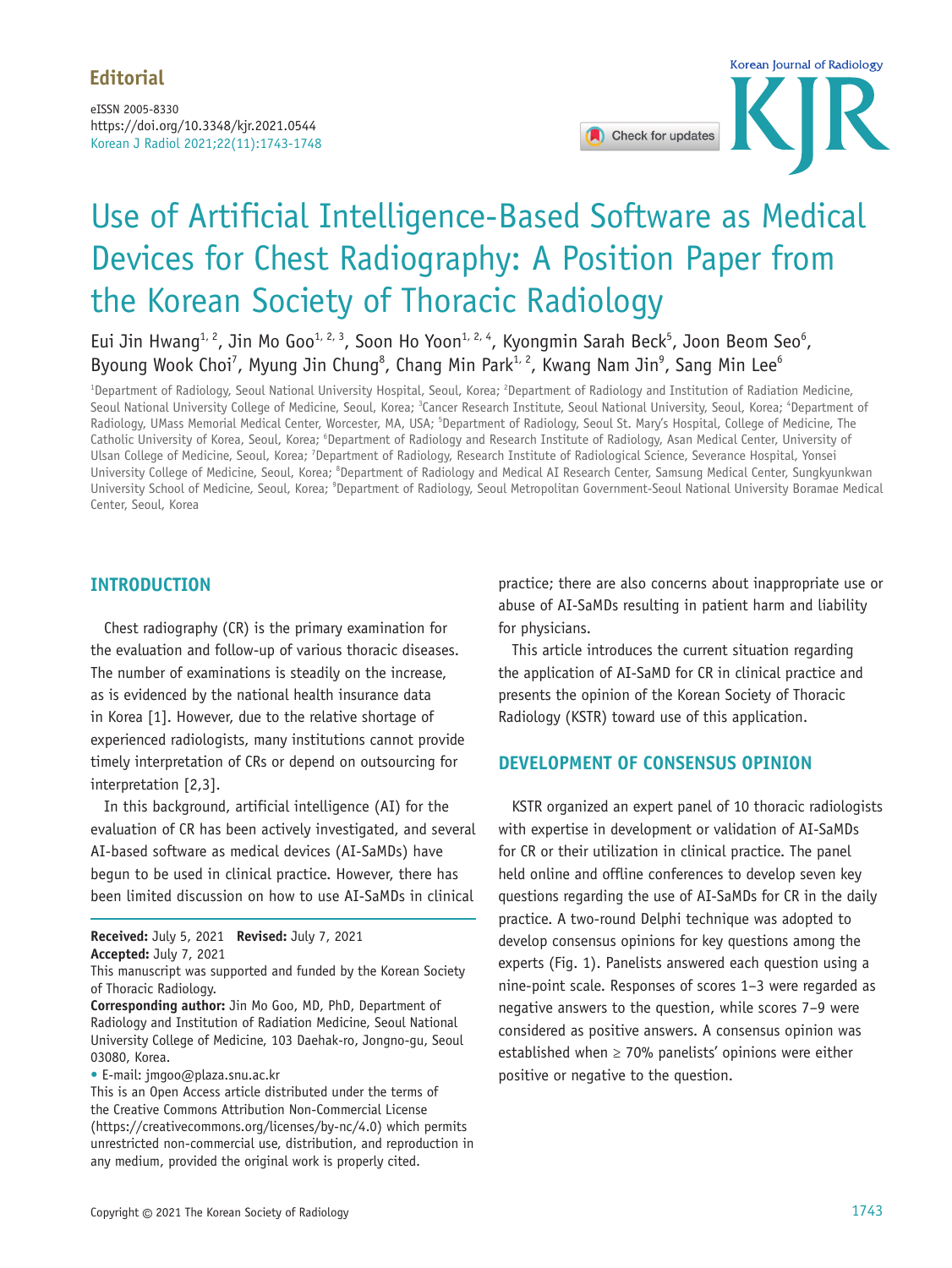

| <b>Key Questions</b>                                                                                                                                                                                                                         | Survey Round                                          | Distribution of Panel Opinions |                                        |  |                |                | Panel Consensus |                 |                                     |                                            |                                     |
|----------------------------------------------------------------------------------------------------------------------------------------------------------------------------------------------------------------------------------------------|-------------------------------------------------------|--------------------------------|----------------------------------------|--|----------------|----------------|-----------------|-----------------|-------------------------------------|--------------------------------------------|-------------------------------------|
| 1. Can artificial intelligence-based software as medical devices<br>currently available for chest radiography replace the<br>interpretation of radiologists?                                                                                 | Round 1                                               |                                |                                        |  | $\overline{c}$ | 3              |                 | 4               |                                     | <b>Negative</b><br>(negative answers, 80%) |                                     |
| 2. Can artificial intelligence-based software as medical devices<br>currently available for chest radiography be used as an<br>assistance tool in the interpretation by radiologists?                                                        | Round 1                                               | 4                              | $\overline{7}$                         |  | 8              |                |                 | 9               |                                     | Positive<br>(positive answers, 90%)        |                                     |
| 3. Can artificial intelligence-based software as medical devices<br>currently available for chest radiography be used as a decision<br>support tool for clinicians in a situation where radiologists'<br>interpretation is unavailable?      | Round 1                                               | $\overline{3}$                 | 5                                      |  |                | $\overline{7}$ | 8               |                 |                                     | $\overline{9}$                             | Positive<br>(positive answers, 70%) |
| 4. Can the performance of artificial intelligence-based software<br>as medical devices for chest radiography in academic papers                                                                                                              | Round 1                                               | $\overline{3}$                 | 4                                      |  | 5              |                |                 | $6\overline{6}$ | 8<br>7                              |                                            | Consensus not reached               |
| or approval documents be expected to be reproducible in<br>actual clinical practice?                                                                                                                                                         | Round 2                                               | 4                              | 5                                      |  |                | 6              |                 |                 | $\overline{7}$                      |                                            |                                     |
| 5. Is it necessary to adjust or recalibrate the performance of<br>artificial intelligence-based software as medical devices for<br>chest radiography for the target institution or population?                                               | Round 1                                               | 6                              | 7                                      |  |                | 8              |                 | 9               | Positive<br>(positive answers, 90%) |                                            |                                     |
| 6. Despite the current medical system and policies in Korea,<br>would it be necessary to set a separate fee for using artificial<br>intelligence-based software as medical devices for chest<br>radiography for its clinical implementation? | Round 1                                               | $\overline{c}$                 | $\overline{3}$                         |  |                | 7              |                 |                 |                                     | 8                                          | Positive<br>(positive answers, 80%) |
| 7. Is it necessary to establish education programs for medical<br>students and radiologists assuming the use of artificial<br>intelligence-based software as medical devices for chest<br>radiography in daily clinical practice?            | Round 1                                               | $\overline{3}$                 | 5<br>$\overline{7}$<br>$6\overline{6}$ |  |                |                | 8               |                 |                                     | g                                          | Positive<br>(positive answers, 70%) |
|                                                                                                                                                                                                                                              | $\leftarrow$ Negative<br>Neutral<br>$\rightarrow$     |                                |                                        |  |                |                |                 |                 | Positive $\rightarrow$              |                                            |                                     |
|                                                                                                                                                                                                                                              | 5<br>Panel answer rating<br>4                         |                                |                                        |  |                |                |                 | 9<br>8<br>6     |                                     |                                            |                                     |
|                                                                                                                                                                                                                                              | → Strongly positive<br>Strongly negative $\leftarrow$ |                                |                                        |  |                |                |                 |                 |                                     |                                            |                                     |

**Fig. 1. List of key questions and distribution of panel opinions.**

## **CONSENSUS STATEMENT**

#### **Utilization of AI-SaMDs for CR**

1) AI-SaMDs currently available for CR cannot replace radiologists' interpretation.

2) AI-SaMDs currently available for CR can be used as an assistance tool in the interpretation by radiologists.

3) AI-SaMDs currently available for CR can be used as a decision support tool for clinicians in a situation where radiologists' interpretation is unavailable.

# **Performance of AI-SaMDs for CR and Considerations for Its Clinical Application**

4) Adjustment or recalibration of AI-SaMDs for CR for the target institution or population is recommended.

#### **Policy and Education on AI-SaMD for CR**

5) A separate fee for using AI-SaMDs for CR may be required for its clinical implementation.

6) Education programs for medical students and radiologists assuming the use of AI-SaMDs for CR in daily clinical practice need to be established.

# **DISCUSSION**

#### **Approved AI-SaMDs for CR in Korea**

As of the end of May 2021, the Korean Ministry of Food and Drug Safety (KMFDS) has approved seven AI-SaMDs for CR for clinical use (Table 1) [4]. Every AI-SaMD was approved as an assistant tool for physicians' interpretation, and not as a stand-alone interpretation tool. All approved devices can detect specific abnormalities in a single CR. Three of the seven approved AI-SaMDs can detect only lung nodules, while the others can detect various types of abnormalities. However, AI-SaMDs cannot cover all types of abnormalities that need to be evaluated in a CR. Furthermore, none of the approved devices provide differentiation of detected abnormalities or diagnosis of a specific disease.

# **Performance of AI-SaMDs for CR and Considerations for Clinical Application**

AI-SaMDs for CR have shown excellent performance in early investigations, achieving radiologist-level or higher performances for a single or limited number of prespecified tasks [5-9]. However, the reproducibility of those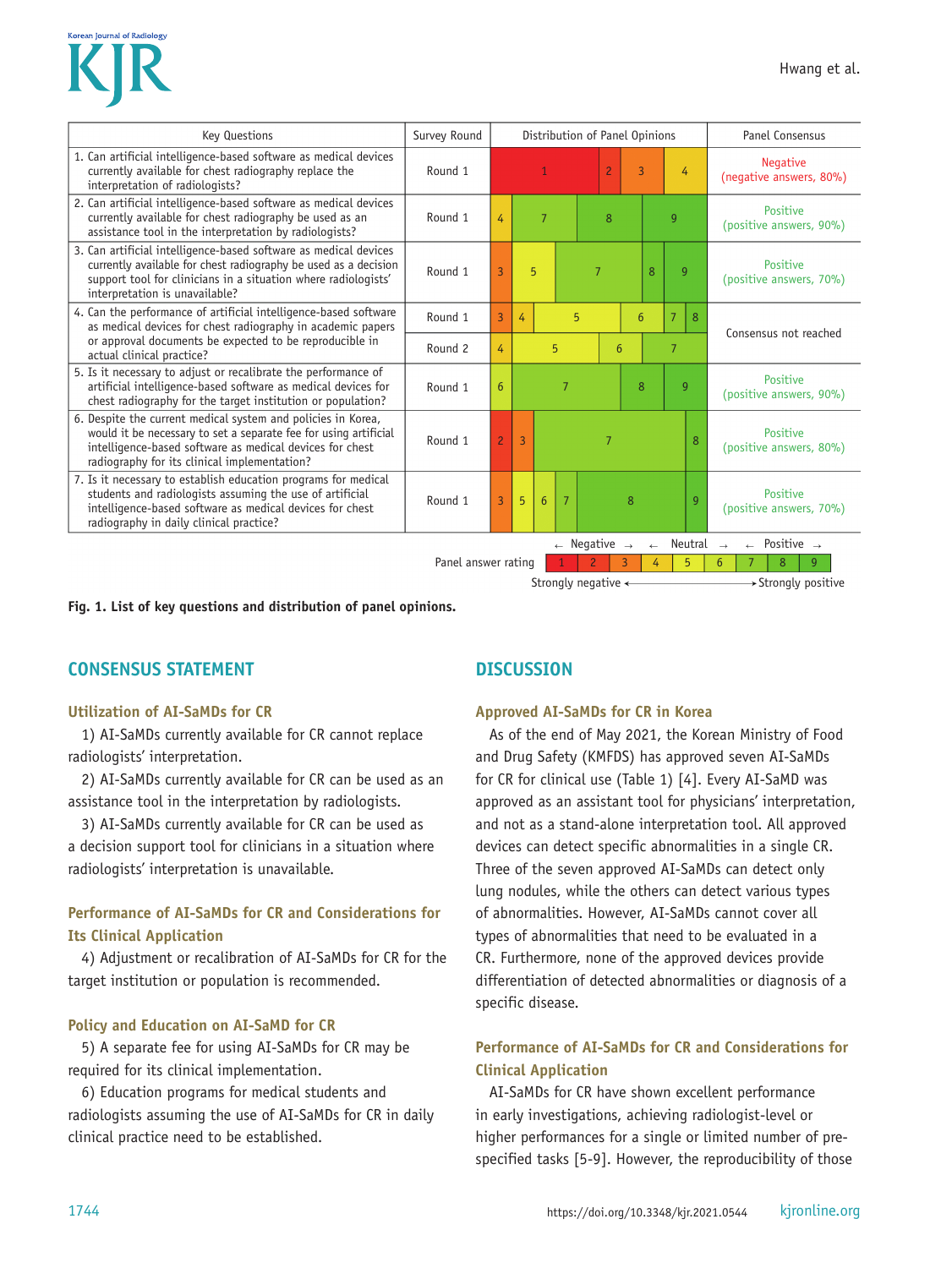

| Device Name                | Manufacturer        | Date of Approval<br>(Year. Month. Date) | Target Abnormalities for Detection                                                                                                          |
|----------------------------|---------------------|-----------------------------------------|---------------------------------------------------------------------------------------------------------------------------------------------|
|                            |                     |                                         |                                                                                                                                             |
| Lunit Insight CXR nodule   | Lunit               | 2018, 8, 14                             | Pulmonary nodule                                                                                                                            |
| Auto Lung Nodule Detection | Samsung Electronics | 2019.6.7                                | Pulmonary nodule                                                                                                                            |
| Vuno Med Chest X-ray       | Vuno                | 2019. 8. 20                             | Pulmonary nodule, consolidation, interstitial opacity,<br>pleural effusion, pneumothorax                                                    |
| Lunit Insight CXR MCA      | <b>Lunit</b>        | 2019, 10, 21                            | Pulmonary nodule, consolidation, pneumothorax                                                                                               |
| JVIEWER-X                  | <b>JLK</b>          | 2020. 1. 13                             | Not available                                                                                                                               |
| DEEP:CHEST-XR-01           | Deepnoid            | 2020. 5. 15                             | Pulmonary nodule                                                                                                                            |
| Lunit Insight CXR          | Lunit               | 2020, 10, 19                            | Pulmonary nodule, consolidation, pneumothorax, fibrosis,<br>atelectasis, calcification, cardiomegaly, pleural effusion,<br>pneumoperitoneum |

#### **Table 1. List of Approved Artificial Intelligence-Based Software as Medical Devices for Chest Radiographs in Korea**

The order of the device is based on the date of approval. The tabulation is as of end of May 2021.

performances in the actual practice remains unclear, since retrospectively collected data may not fully reflect the prevalence and diversity of abnormalities in the actual clinical situation [10,11]. Several recent investigations reported excellent performance of AI-SaMDs for the identification of specific abnormalities or diseases such as pulmonary nodules [12], tuberculosis [13-15], and coronavirus disease pneumonia [16,17], in consecutive cohorts reflecting actual clinical situations. Nevertheless, further investigations validating the performance of AI-SaMDs during their utilization in the real clinical practice should be conducted to confirm the reproducibility of such in the daily practice.

Discussions regarding the application of AI-SaMDs in the daily practice are also necessary. The currently approved method, utilization as an assistant tool for physicians' interpretation is the most traditional and conservative method [18]. Based on studies reporting improved detection performance of radiologists with the assistance of AI-SaMD [5-8,19], it would be feasible to use currently available AI-SaMDs as an assistance tool for radiologists' interpretation. In several studies, non-radiologist clinicians also exhibited improvement of detection performance with the assistance of AI-SaMD, and the magnitude of improvement in the clinicians was greater than in the radiologists [7,8,20,21]. Therefore, the use of AI-SaMDs as a decision support tool for clinicians would be acceptable in situations where radiologists' interpretation is unavailable.

Using AI-SaMDs in screening for images with findings of emergency disease requiring timely interpretation, automated assignment of interpreting radiologists according to the presence of abnormality or difficulty of interpretation, and automated notification of suspected

interpretive errors have also been proposed [18,22]. However, their usefulness in clinical practice has yet to be validated.

Finally, the performance of AI-SaMD may differ depending on the characteristics of the target population or institutions, including disease prevalence, diversity of image findings, and equipment or techniques for radiographic acquisition. Therefore, it may be necessary to adjust the threshold of detection or recalibrate the numerical scores of the AI-SaMDs, depending on the characteristics of the target population or institution [23,24].

#### **Policy on AI-SaMD for CR**

Apart from approval for clinical use by the KMFDS, the use of AI-SaMD for CR interpretation currently does not grant additional reimbursement in Korea. According to the guidelines of the Health Insurance Review and Assessment Service in 2019 [25], AI-SaMDs for detection or diagnosis on medical imaging can undergo Health Technology Assessment only when they show significant improvement in accuracy or reduction in errors compared to humans. Based on the result of this assessment, a separate reimbursement can be considered when the AI-SaMD shows a significant improvement in diagnostic performance compared to existing practices, provides new diagnostic information that cannot be obtained using existing practices, or proves therapeutic effectiveness. Currently, medical institutions need to cover the cost of using AI-SaMDs by themselves. In a situation where timely reading of CRs is difficult and considering the risk of interpretive errors, medical institutions may voluntarily implement AI-SaMD at their own expense for patient safety and practice efficiency. However, in order for AI-SaMDs for CR to be implemented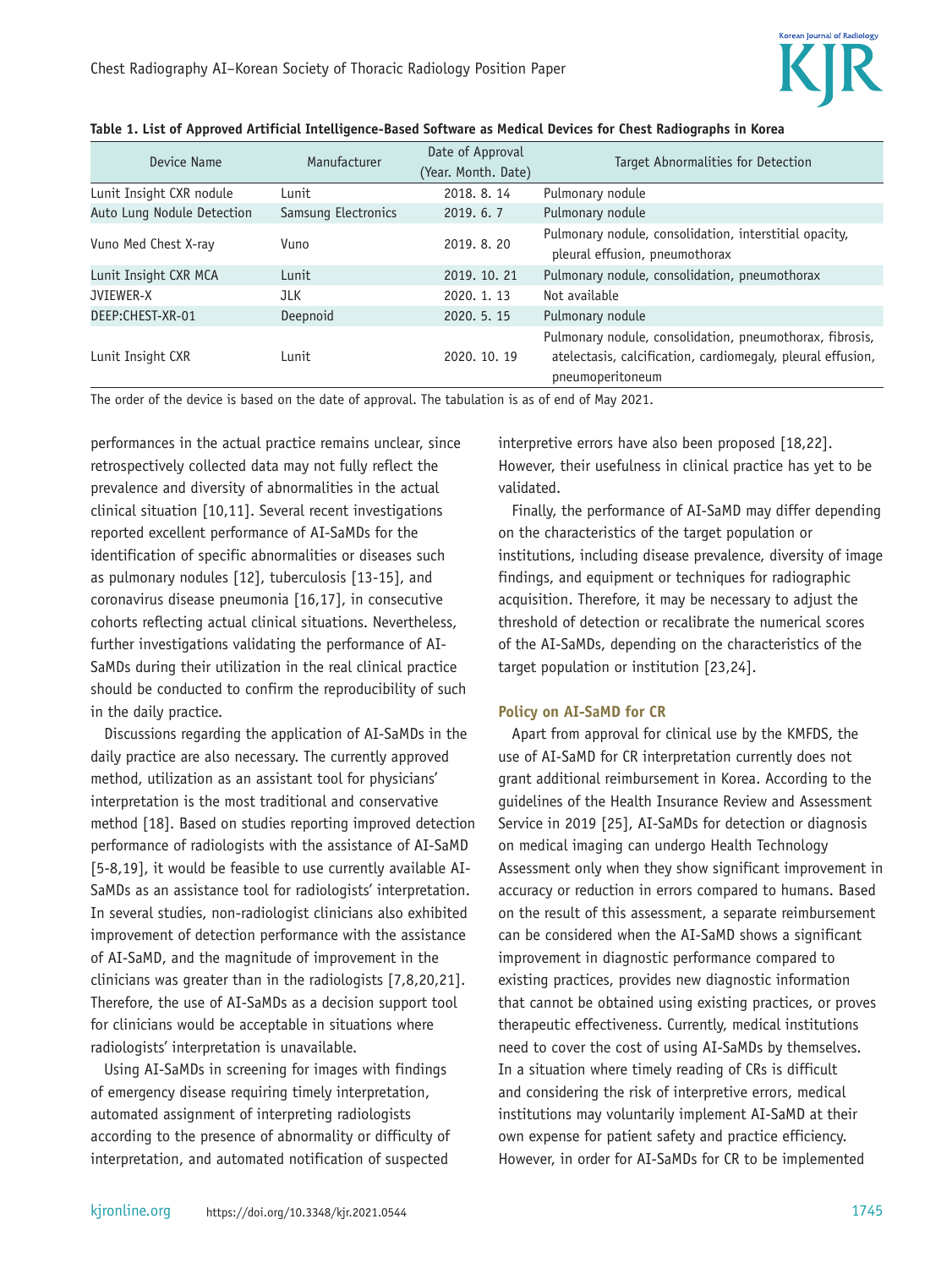Korean Journal of Radiolom

in clinical practice in the long term, consideration should be given to charging of a separate fee, as the devices demonstrate further improvement in performance and validation of clinical usefulness.

#### **Education on AI-SaMD for CR**

Since interpreting CR using AI-SaMD may gradually expand in daily clinical practice, reorganization of education system for radiologists includint trainess and medical students seems necessary [26,27]. Education on AI needs to be strengthened, covering a basic understanding of the technology as well as the function and working principle of AI-SaMDs in the interpretation of CR. It would also be important to maintain the traditional education on the technique and knowledge for interpreting CR to accurately interpret and judge the results of AI-SaMD.

#### **Liability Related to the Utilization of AI-SaMD**

As AI-SaMDs for CR begin to be applied in clinical practice, there is a growing concern regarding the legal liability for any patient harm related to the utilization of AI-SaMDs. It is difficult to present an evidence-based opinion regarding liability, as AI-SaMD itself or its clinical introduction remains in its infancy. However, considering the current legal system in Korea, an AI-SaMD that assists physicians' interpretation cannot be a legal subject. Thus in case of patient harm, the physician would be held liable.

In case of patient harm, the key factor in determining a physician's liability would be whether the physician followed the existing standard of care [28,29]. Currently, the standard of care for the interpretation of CR is interpretation by radiologists, and interpreting radiologists' decision to reject the result of AI-SaMD would be within the range of standard of care. Therefore, the discrepancy in interpretation between AI-SaMDs and radiologists cannot be the basis for judging liability. However, if AI-SaMDs are used for unapproved purposes (e.g., using AI-SaMD results without physicians' confirmation), this could be deemed as a deviation from the standard of care, and the physician may incur liability in case of patient harm.

# **CLOSING REMARK**

Automation of a considerable portion of medical image analysis seems inevitable, and interpretation of CR seems to be at the forefront of this trend. In this regard, the role of radiologists and academic societies as experts would be to

guide AI technology towards the ultimate value in medicine, which is contributing to patient safety and welfare. The key elements of this mission would include thorough validation of AI-SaMDs, development of appropriate indications for AI-SaMDs, and creating the clinical environment in which AI-SaMDs are being put to best use to support clinical practice.

#### Key words

Chest radiography; Artificial intelligence; Deep learning; Computer-aided detection

#### Conflicts of Interest

Eui Jin Hwang received research grants from Lunit Inc., Coreline Soft, and Monitor corporation, outside the present study.

Jin Mo Goo received research grants from Infinitt Healthcare, Dongkook Lifescience, and LG Electronics, outside the present study.

Soon Ho Yoon works in the MEDICALIP as a chief medical officer.

Chang Min Park received research grants from Lunit Inc. and Coreline Soft, outside the present study; holds stock of Promedius and stock options of Lunit Inc. and Coreline Soft. Kwang Nam Jin received research grants from Lunit Inc. and JLK inspection, outside the present study; reports secondary studies with Deepnoid and Monitor corporation. Other authors have no conflicts of interest to disclose. This manuscript was supported and funded by the Korean Society of Thoracic Radiology.

#### Acknowledgments

This article is simultaneously published in Journal of the Korean Society of Thoracic Radiology in Korean.

## Author Contributions

Conceptualization: Jin Mo Goo. Funding acquisition: Jin Mo Goo. Methodology: Eui Jin Hwang, Jin Mo Goo. Project administration: Jin Mo Goo. Resources: Jin Mo Goo. Supervision: Jin Mo Goo. Visualization: Eui Jin Hwang. Writing—original draft: Eui Jin Hwang, Jin Mo Goo, Soon Ho Yoon, Kyongmin Sarah Beck. Writing—review & editing: Joon Beom Seo, Byoung Wook Choi, Myung Jin Chung, Chang Min Park, Kwang Nam Jin, Sang Min Lee.

## ORCID iDs

Eui Jin Hwang https://orcid.org/0000-0002-3697-5542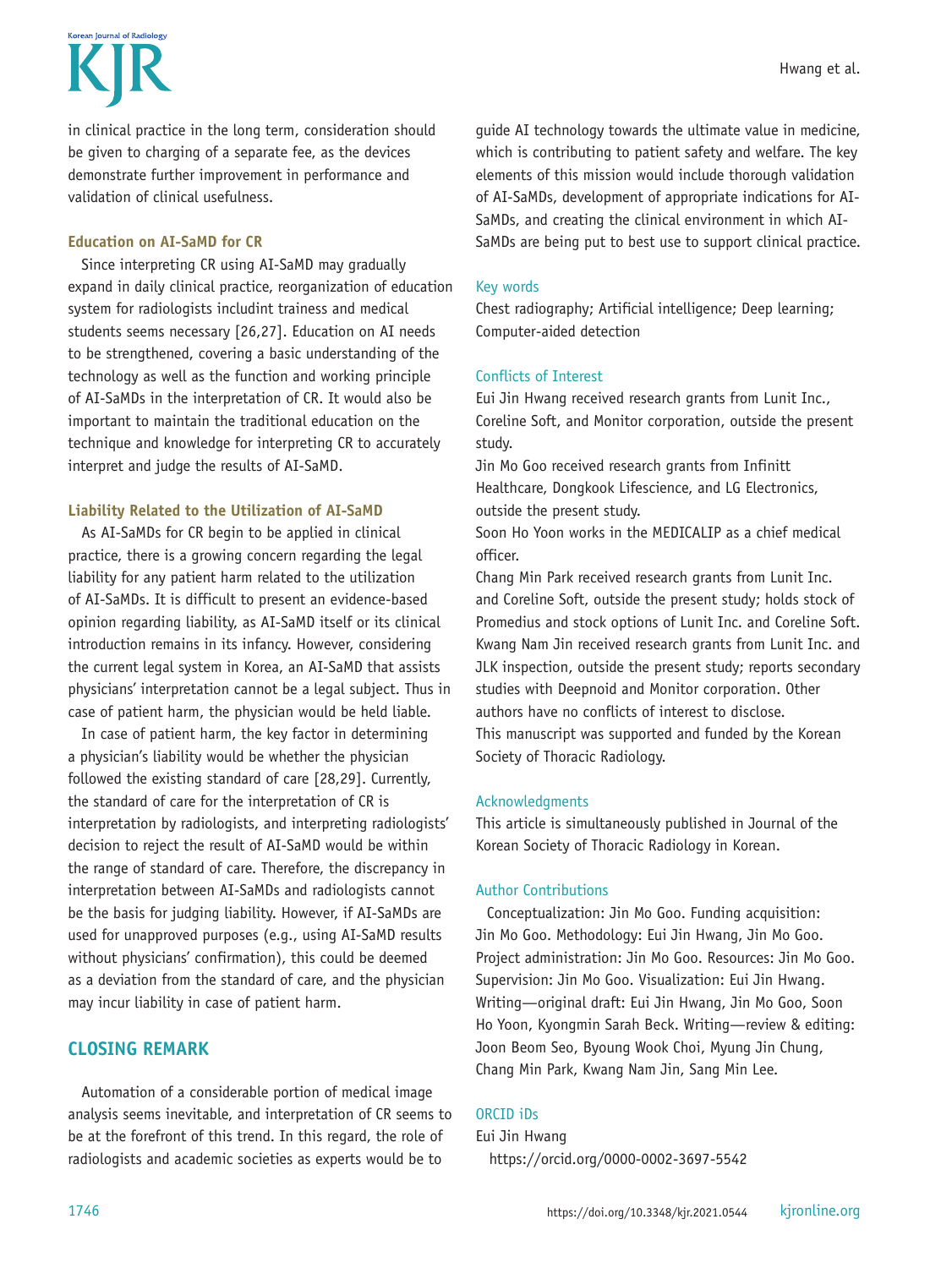

Jin Mo Goo https://orcid.org/0000-0003-1791-7942 Soon Ho Yoon https://orcid.org/0000-0002-3700-0165 Kyongmin Sarah Beck https://orcid.org/0000-0002-9262-1001 Joon Beom Seo https://orcid.org/0000-0003-0271-7884 Byoung Wook Choi https://orcid.org/0000-0002-8873-5444 Myung Jin Chung https://orcid.org/0000-0002-6271-3343 Chang Min Park https://orcid.org/0000-0003-1884-3738 Kwang Nam Jin https://orcid.org/0000-0001-5494-9113 Sang Min Lee https://orcid.org/0000-0001-7627-2000

# **REFERENCES**

- 1. Healthcare Bigdata Hub. Statistics on medical practices. Opendata.hira.or.kr Web site. http://opendata.hira.or.kr/op/ opc/olapDiagBhvInfo.do. Accessed June 28, 2021
- 2. Woo H, Choi MH, Eo H, Jung SE, Do KH, Lee JS, et al. Teleradiology of Korea in 2017: survey and interview of training hospitals and teleradiology center. *J Korean Soc Radiol* 2019;80:490-502
- 3. Choi MH, Eo H, Jung SE, Woo H, Jeong WK, Hwang JY, et al. Teleradiology of Korea in 2017: a questionnaire to members of the Korean Society of Radiology. *J Korean Soc Radiol* 2019;80:684-703
- 4. Ministry of Food and Drug Safety. Medical device information portal. Udiportal.mfds.go.kr Web site. https://udiportal.mfds. go.kr/search/data/P02\_01. Accessed June 28, 2021
- 5. Nam JG, Kim M, Park J, Hwang EJ, Lee JH, Hong JH, et al. Development and validation of a deep learning algorithm detecting 10 common abnormalities on chest radiographs. *Eur Respir J* 2021;57:2003061
- 6. Sim Y, Chung MJ, Kotter E, Yune S, Kim M, Do S, et al. Deep convolutional neural network–based software improves radiologist detection of malignant lung nodules on chest radiographs. *Radiology* 2020;294:199-209
- 7. Hwang EJ, Park S, Jin KN, Kim JI, Choi SY, Lee JH, et al. Development and validation of a deep learning–based automated detection algorithm for major thoracic diseases on chest radiographs. *JAMA Netw Open* 2019;2:e191095
- 8. Nam JG, Park S, Hwang EJ, Lee JH, Jin KN, Lim KY, et al. Development and validation of deep learning–based automatic detection algorithm for malignant pulmonary nodules on chest radiographs. *Radiology* 2019;290:218-228
- 9. Park S, Lee SM, Lee KH, Jung KH, Bae W, Choe J, et al. Deep learning-based detection system for multiclass lesions on chest radiographs: comparison with observer readings. *Eur Radiol* 2020;30:1359-1368
- 10. Kim DW, Jang HY, Kim KW, Shin Y, Park SH. Design characteristics of studies reporting the performance of artificial intelligence algorithms for diagnostic analysis of medical images: results from recently published papers. *Korean J Radiol* 2019;20:405-410
- 11. Park SH, Han K. Methodologic guide for evaluating clinical performance and effect of artificial intelligence technology for medical diagnosis and prediction. *Radiology* 2018;286:800- 809
- 12. Lee JH, Sun HY, Park S, Kim H, Hwang EJ, Goo JM, et al. Performance of a deep learning algorithm compared with radiologic interpretation for lung cancer detection on chest radiographs in a health screening population. *Radiology* 2020;297:687-696
- 13. Lee JH, Park S, Hwang EJ, Goo JM, Lee WY, Lee S, et al. Deep learning-based automated detection algorithm for active pulmonary tuberculosis on chest radiographs: diagnostic performance in systematic screening of asymptomatic individuals. *Eur Radiol* 2021;31:1069-1080
- 14. Khan FA, Majidulla A, Tavaziva G, Nazish A, Abidi SK, Benedetti A, et al. Chest x-ray analysis with deep learningbased software as a triage test for pulmonary tuberculosis: a prospective study of diagnostic accuracy for culture-confirmed disease. *Lancet Digit Health* 2020;2:e573-e581
- 15. Qin ZZ, Sander MS, Rai B, Titahong CN, Sudrungrot S, Laah SN, et al. Using artificial intelligence to read chest radiographs for tuberculosis detection: a multi-site evaluation of the diagnostic accuracy of three deep learning systems. *Sci Rep* 2019;9:15000
- 16. Hwang EJ, Kim H, Yoon SH, Goo JM, Park CM. Implementation of a deep learning-based computer-aided detection system for the interpretation of chest radiographs in patients suspected for COVID-19. *Korean J Radiol* 2020;21:1150-1160
- 17. Murphy K, Smits H, Knoops AJG, Korst MBJM, Samson T, Scholten ET, et al. COVID-19 on chest radiographs: a multireader evaluation of an artificial intelligence system. *Radiology* 2020;296:E166-E172
- 18. Hwang EJ, Park CM. Clinical implementation of deep learning in thoracic radiology: potential applications and challenges. *Korean J Radiol* 2020;21:511-525
- 19. Sung J, Park S, Lee SM, Bae W, Park B, Jung E, et al. Added value of deep learning-based detection system for multiple major findings on chest radiographs: a randomized crossover study. *Radiology* 2021;299:450-459
- 20. Hwang EJ, Park S, Jin KN, Kim JI, Choi SY, Lee JH, et al. Development and validation of a deep learning–based automatic detection algorithm for active pulmonary tuberculosis on chest radiographs. *Clin Infect Dis* 2019;69:739-747
- 21. Hwang EJ, Kim KB, Kim JY, Lim JK, Nam JG, Choi H, et al.